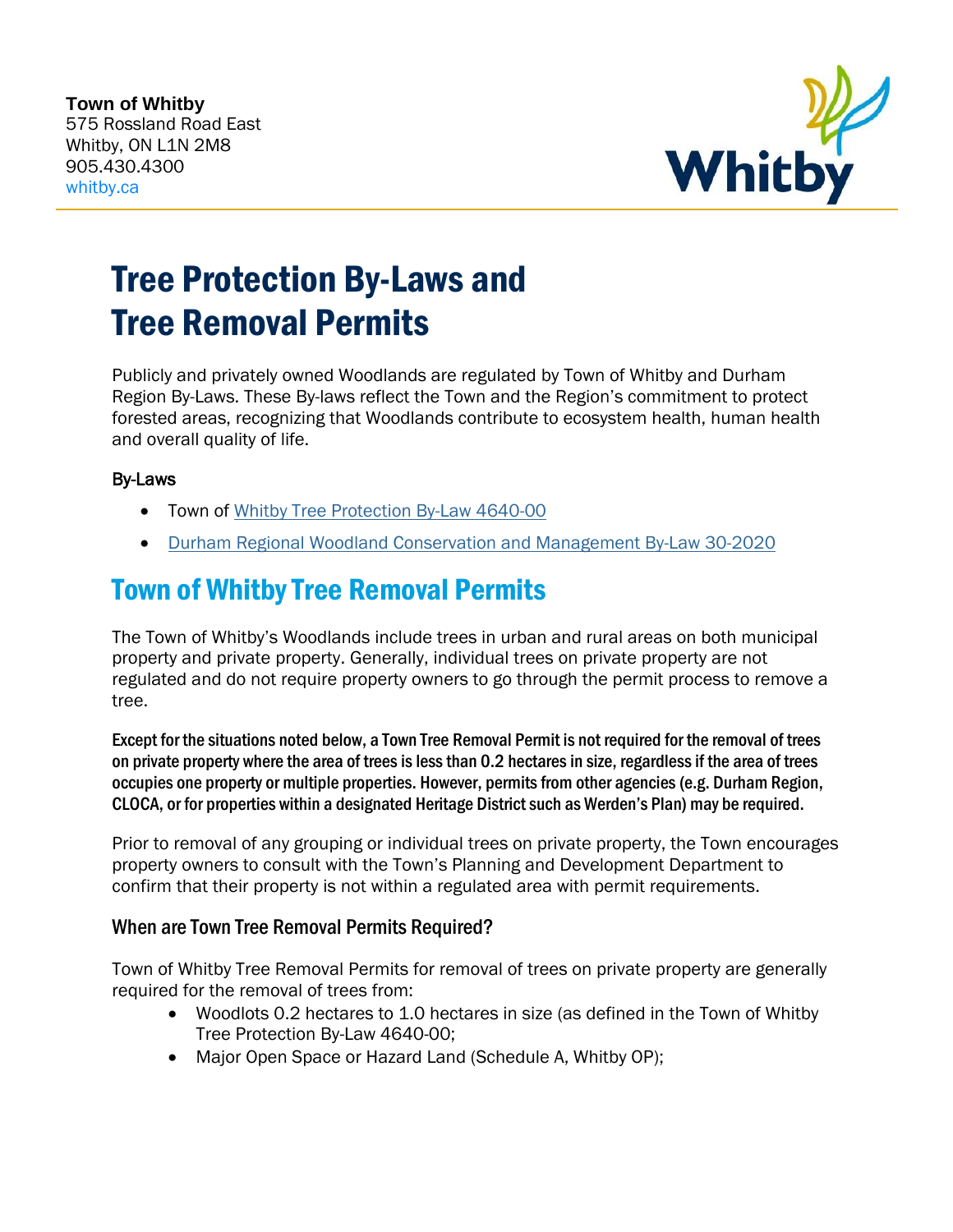- Environmental Protection/Conservation Lands , Major Open Space, and Hazard Lands (Schedule P, Whitby OP), including Greenbelt and Oak Ridges Moraine lands;
- Mature Woodlands and Environmentally Sensitive Areas (Schedule C, Whitby OP)
- Identified as a tree for preservation on a Tree Preservation Plan approved by the Commissioner of Planning and Development;
- Located on lands designated 'Residential' (Schedule A, Whitby OP) 2.02 hectares or greater in size; or
- Designated Heritage Districts (Werden's Plan Neighbourhood Heritage Conservation District).

## The Town of Whitby Tree Removal Permit Application:

Applications are available here: [Town of Whitby Tree Removal Permit Application](https://www.whitby.ca/en/work/resources/Tree-Protection-Requirements-for-New-Development/pl-trees_Tree_Removal_Permit_Application_Submission_Requirements.pdf)

#### Exemptions from the Town Tree Removal Permit Process:

Property owners are responsible for ensuring the proper maintenance of their private property in accordance with the Town's Property Standards By-law. This may require the trimming or removal of trees that are unhealthy or unsafe. If a tree within a [Woodlot](https://www.whitby.ca/en/work/resources/Tree-Protection-Requirements-for-New-Development/pl-trees_Glossary_of_Tree_Terms.pdf) has been assessed by an individual approved by the Commissioner of Planning and Development and determined to be damaged, destroyed or hazardous and requires removal in the interest of public safety, health or general welfare, removal of the assessed tree is exempt from the Tree Removal Permit process.

Questions related to compliance with the Property Standards By-law should be directed to the Town's By-law Services Division.

#### Penalties for Non-Compliance:

Penalties for non-compliance are as specified within the [Tree Protection By-Law 4640-00.](https://www.whitby.ca/Modules/Bylaws/Bylaw/Details/0ebf95ea-c80b-4f8d-920b-bba7494fab62)

#### Application and Submission Requirements for the Town Tree Removal Permit:

A checklist of information required to be included with a complete Application for Tree Removal Permit is available in [Tree Removal Permit Application Submission Requirements.](https://www.whitby.ca/en/townhall/resources/pl-Tree_Removal_Permit_Application_Submission_Requirements.pdf)

## When is a Heritage Permit Required for Tree Removal?

If your property is located within the Werden's Plan Neighbourhood Heritage Conservation District, a Heritage Permit may be required prior to the removal of individual trees on private property.

More information about this district is available here:

[Werden's Plan Neighbourhood Heritage Conservation District](https://www.whitby.ca/en/play/resources/Heritage/Werden)

#### **For more information, contact**

Planning and Development 905.430.4306 planning@whitby.ca